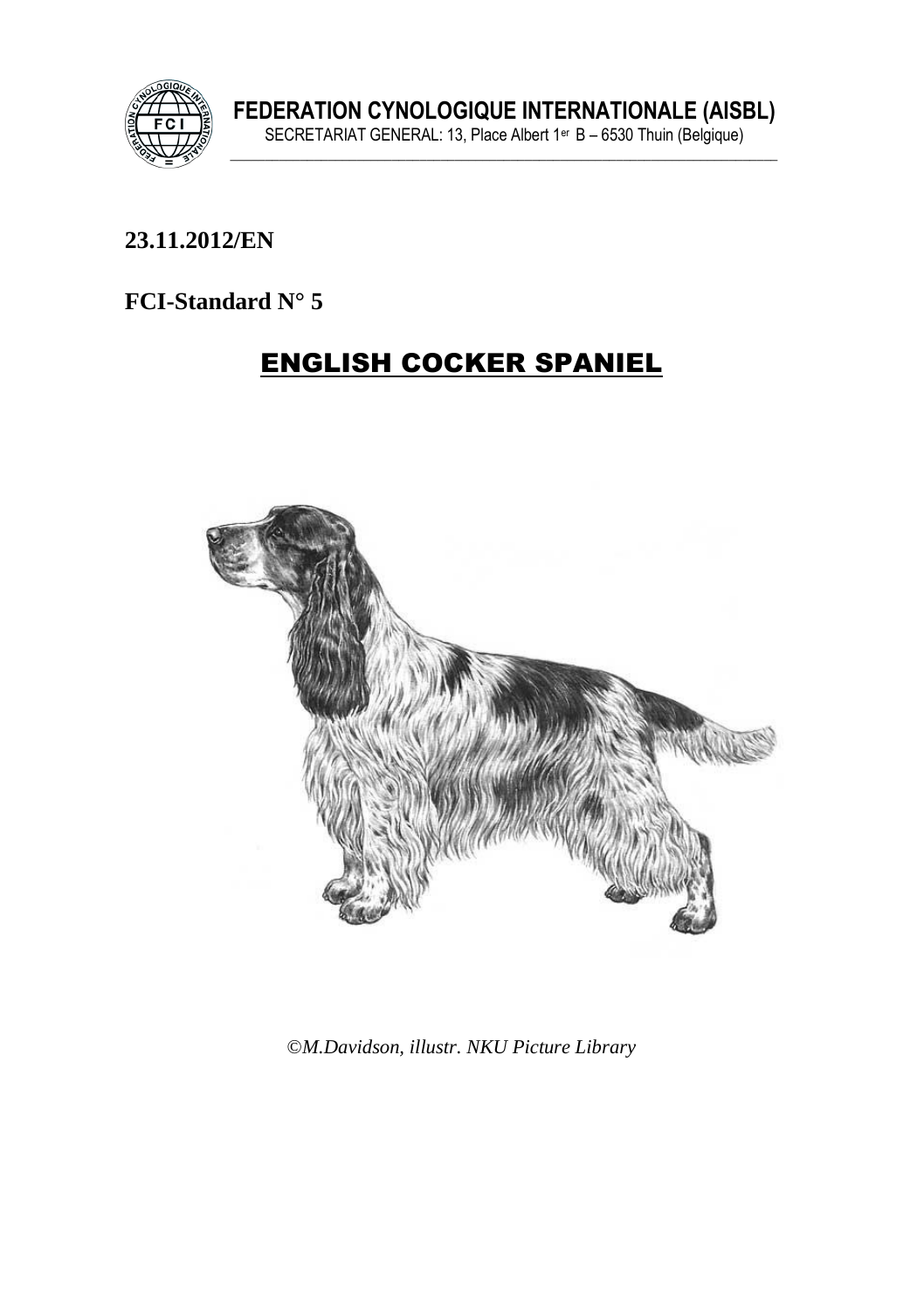**ORIGIN**: Great Britain.

**DATE OF PUBLICATION OF THE OFFICIAL VALID STANDARD**: 08.10.2012.

**UTILIZATION**: Flushing dog.

**FCI-CLASSIFICATION**: Group 8 Retrievers, Flushing Dogs, Water Dogs. Section 2 Flushing dogs. With working trial.

**BRIEF HISTORICAL SUMMARY**: **Cocker Spaniels were recognized as a separate breed from Field and Springer Spaniels soon after the formation of the Kennel Club in 1873. He originated as the 'cocking spaniel', and derived this name from flushing woodcock. As with a number of gundog breeds there is nowadays a difference between those used for work and those used for show: the show Cocker is a sturdier, heavier version of his working counterpart.**

**GENERAL APPEARANCE**: Merry, sturdy, sporting; well balanced; compact.

**IMPORTANT PROPORTIONS**: Measuring approximately the same from withers to ground as from withers to root of tail.

**BEHAVIOUR / TEMPERAMENT**: Merry nature with everwagging tail shows a typical bustling movement, particularly when following scent, fearless of heavy cover. Gentle and affectionate, yet full of life and exuberance.

### **HEAD**

CRANIAL REGION:

Skull: Well developed, cleanly chiselled, neither too fine nor too coarse.

Stop: Distinct, set midway between tip of nose and occiput.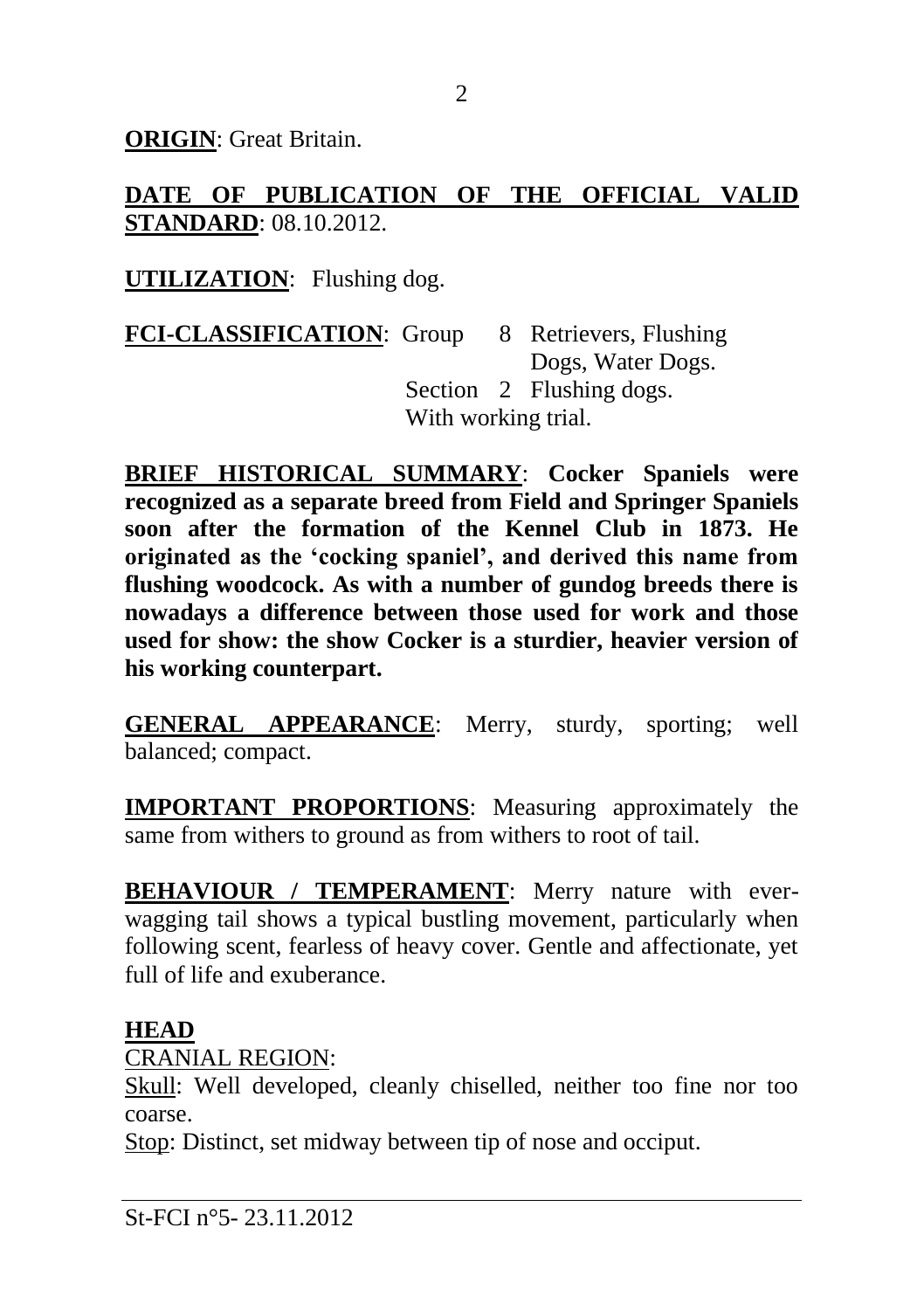FACIAL REGION:

Nose: Sufficiently wide for acute scenting power.

Muzzle: Square.

Jaws/Teeth: Jaws strong with a perfect, regular and complete scissor bite, i.e. upper teeth closely overlapping lower teeth and set square to the jaws.

Cheek: Not prominent.

**EYES**: Full, but not prominent. Dark brown or brown, never light, but in the case of liver, liver roan and liver and white, dark hazel to harmonize with coat; with expression of intelligence and gentleness but wide awake, bright and merry; rims tight.

**EARS**: Lobular, set low on level with eyes. Fine leathers extending to nose tip. Well clothed with long, straight silky hair.

**NECK**: Moderate in length, muscular. Set neatly into fine sloping shoulders. Clean throat.

# **BODY**: Strong, compact.

Topline: Firm, level, gently sloping downwards to tail from end of loin to set on of tail.

Loin: Short, wide.

Chest: Well developed and brisket deep; neither too wide nor too narrow in front. Ribs well sprung.

**TAIL**: Set on slightly lower than line of back. Must be merry in action and carried level, never cocked up. Previously customarily docked.

Docked: Never too short to hide, nor too long to interfere with, the incessant merry action when working.

Undocked: Slightly curved, of moderate length, proportionate to size of body giving an overall balanced appearance; ideally not reaching below the hock. Strong at the root and tapering to a fine tip; well feathered in keeping with the coat. Lively in action, carried on a plane not higher than level of back and never so low as to indicate timidity.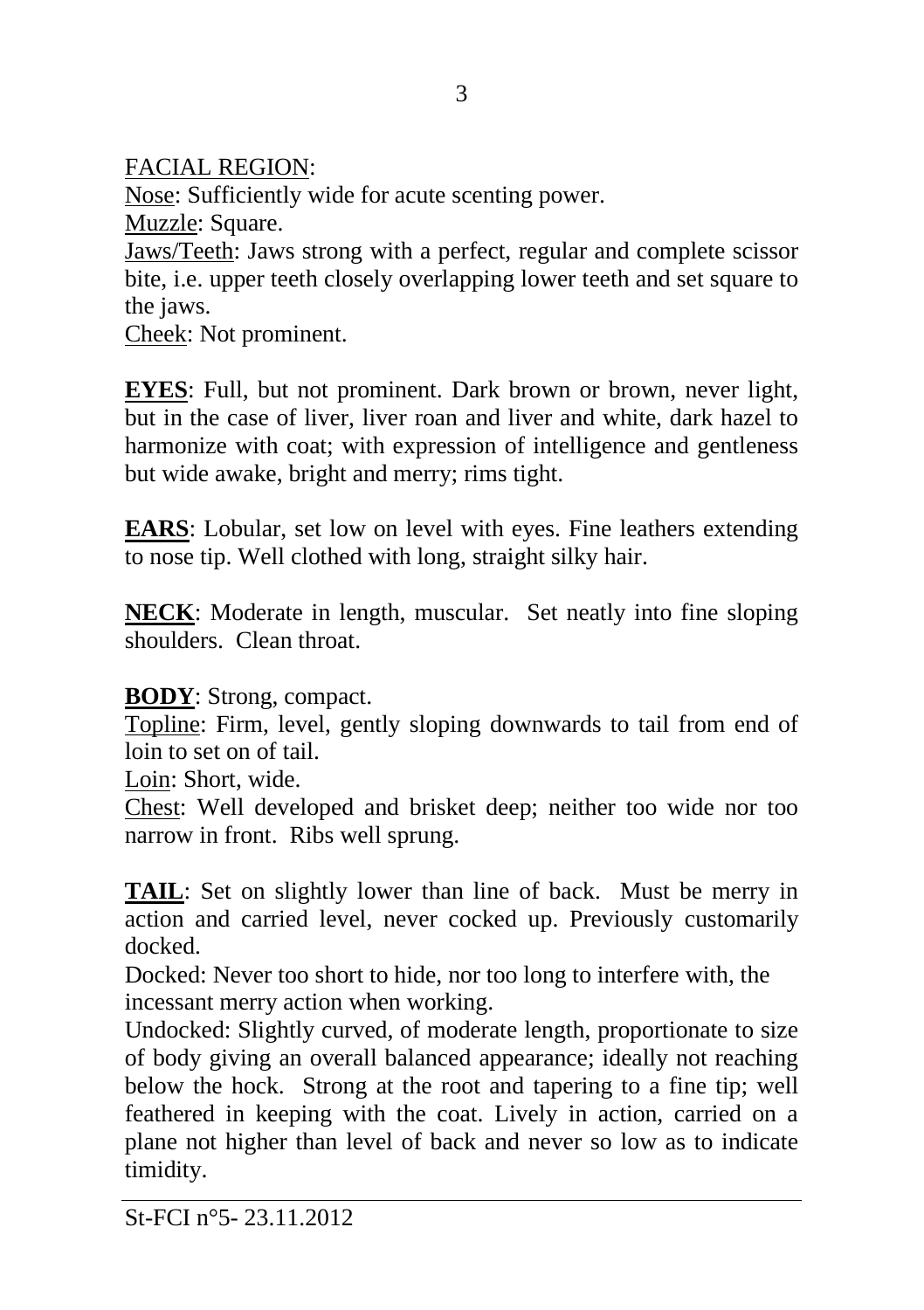# **LIMBS**

### FOREQUARTERS:

General appearance: Legs well boned, straight, sufficiently short for concentrated power. Not too short to interfere with tremendous exertions expected from this grand, sporting dog.

Shoulder: Sloping and fine.

Forefeet: Firm, thickly padded, cat-like.

#### HINDQUARTERS:

General appearance: Wide, well rounded, very muscular; legs well **boned** 

Stifle (Knee): Good bend.

Hock joint: Short below the hock joint, allowing for plenty of drive. Hind feet: Firm, thickly padded, cat-like.

GAIT / MOVEMENT: True through action with great drive covering ground well.

## **COAT**

Hair: Flat, silky in texture, never wiry or wavy, not too profuse and never curly. Well feathered forelegs, body and hind legs above hocks.

Colour:

**Solid colours:**

**Black; red; golden; liver (chocolate); black and tan; liver and tan; No white allowed except a small amount on chest.**

**Particolours:**

**Bicolours; Black and white; orange and white; liver and white; lemon and white. All with or without ticking.**

**Tricolours: Black, white and tan; liver, white and tan.**

**Roans: Blue roan; orange roan; lemon roan; liver roan; blue roan and tan; liver roan and tan.**

**Any colour or marking other than the above is undesirable.**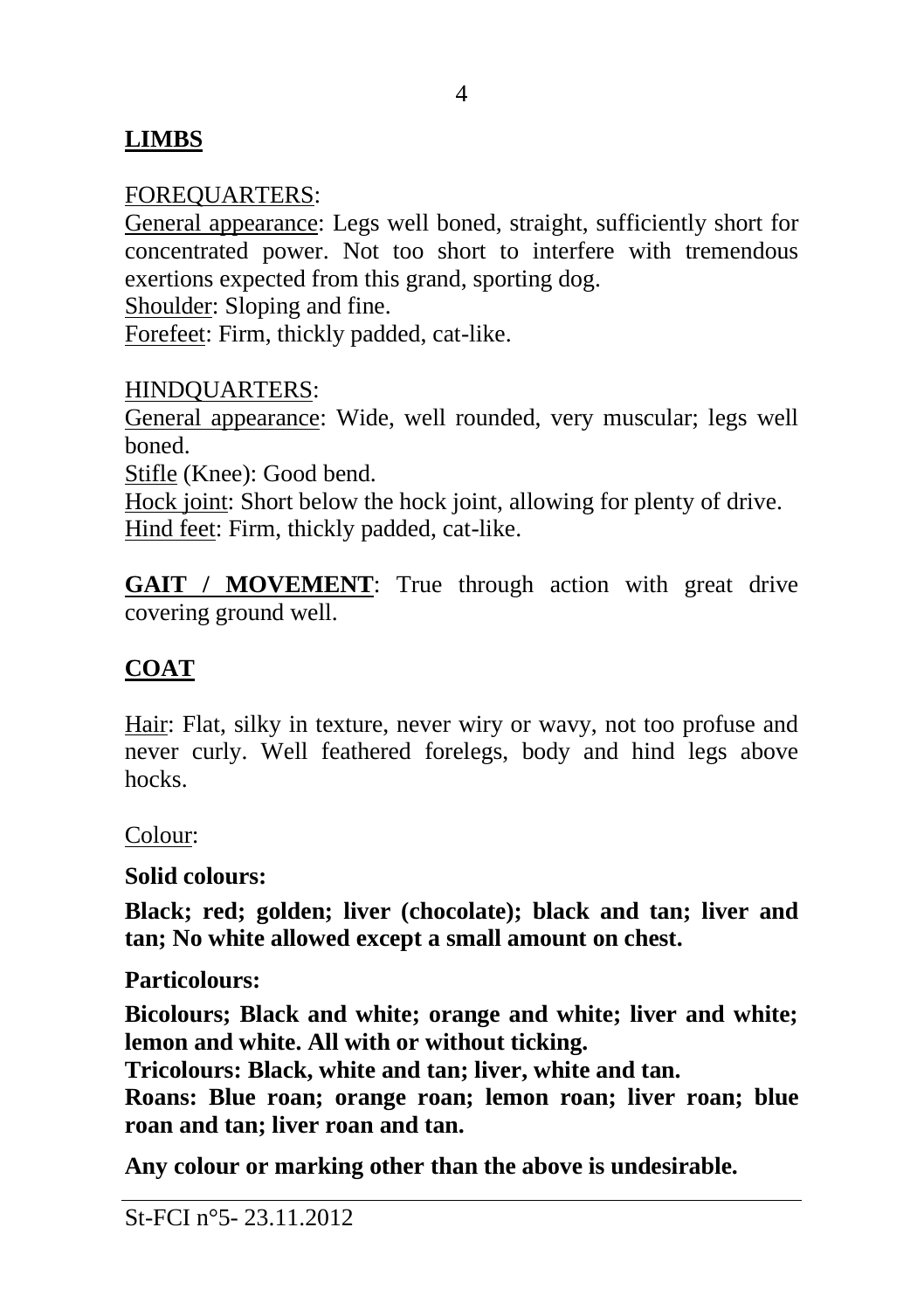### **SIZE AND WEIGHT**:

Height approximately: Males 39 - 41 cm Females 38 - 39 cm Weight approximately **13** - 14, 5 kgs

**FAULTS**: Any departure from the foregoing points should be considered a fault and the seriousness with which the fault should be regarded should be in exact proportion to its degree and its effect upon the health and welfare of the dog and on its ability to perform its traditional work.

# **DISQUALIFYING FAULTS**:

- Aggressive or overly shy.
- Any dog clearly showing physical or behavioural abnormalities.

#### **N.B.:**

- Male animals should have two apparently normal testicles fully descended into the scrotum.
- Only functionally and clinically healthy dogs, with breed typical conformation should be used for breeding.

### **The latest amendments are in bold characters.**